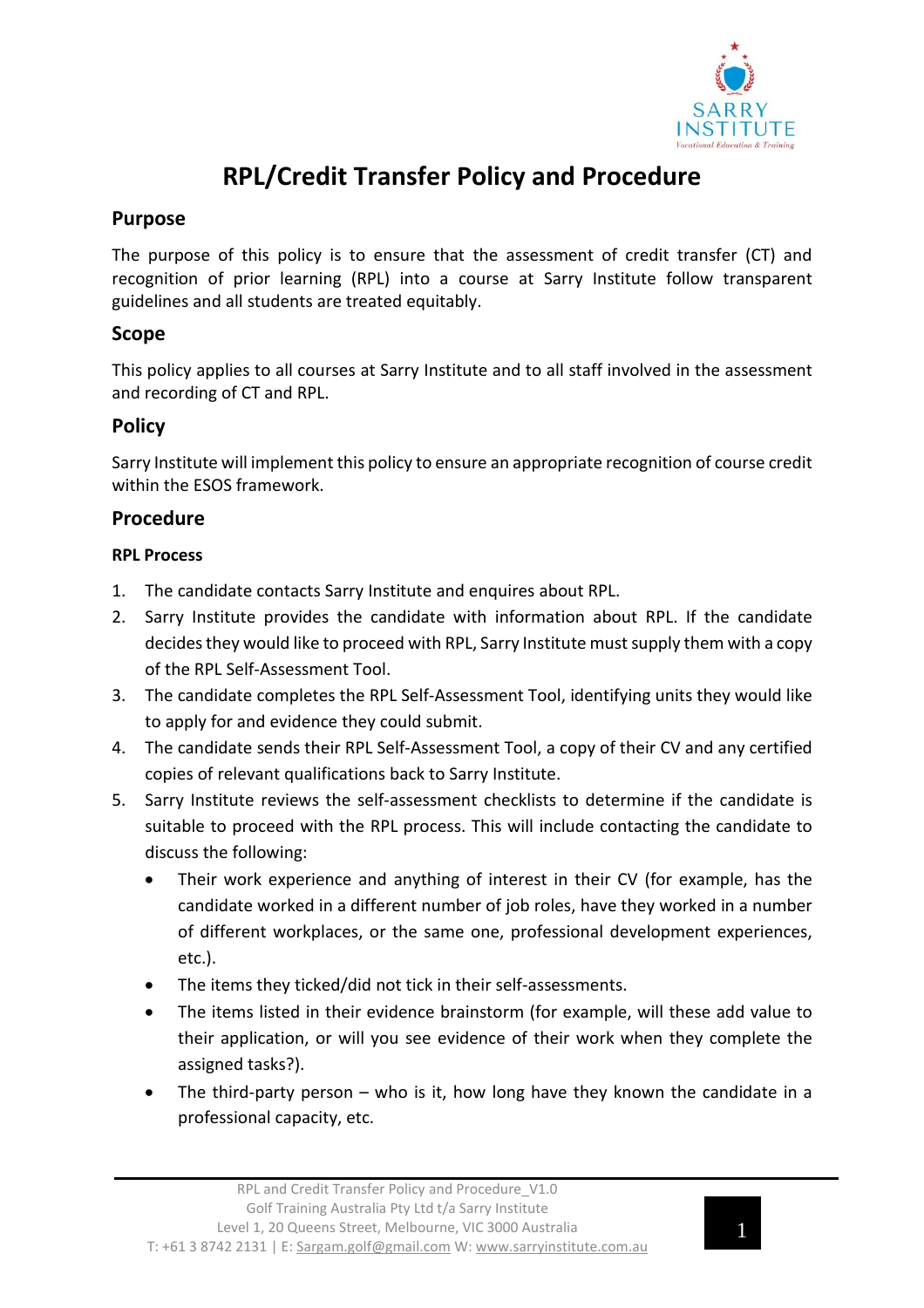

- 6. The assessor makes a decision on the candidate's suitability for RPL. (If the candidate's work experience, skills and knowledge do not accurately reflect the requirements of the qualification or units therein, the candidate should be provided with information about formal training opportunities for this qualification. The candidate can then make a decision as to whether they would like to enrol in the course.
- 7. The successful candidate receives a copy of the:
	- Written agreement
	- Invoice for RPL assessment
	- RPL Evidence Tool
	- RPL Third Party Tool (assessor must indicate in this document which units are being applied for, if the candidate is not applying for the entire qualification).
- 8. The assessor contacts the candidate to discuss:
	- How to work through the RPL Evidence Tool
	- Arrangements for workplace observations (where applicable, and in consultation with the candidate's workplace supervisor to ensure that workplace visits are scheduled appropriately and that the workplace has access to required equipment and resources)
- 9. The assessor participates in the RPL assessment process, which will include:
	- Visiting the candidate's workplace to observe completion of practical tasks (where applicable)
	- Completing verbal questioning (either over the phone, Skype or other video conference tool, or in person)
	- Being available to provide support and assistance to the candidate as required.
- 10. The candidate submits their RPL Evidence Tool booklet and their evidence portfolio.
- 11. The assessor checks the third party person's ratings, feedback and comments in the RPL Third Party Tool.
- 12. Where necessary, the assessor contacts the third party person to discuss anything that requires further clarification.
- 13. The assessor contacts the candidate's professional referees to discuss the candidate's workplace competency.
- 14. The assessor contacts the candidate once an outcome has been made all outcomes are to be summarised in the Assessment Outcome Summary in this document.
- 15. The assessor forwards all documents to Sarry Institute's office for record keeping (see below).

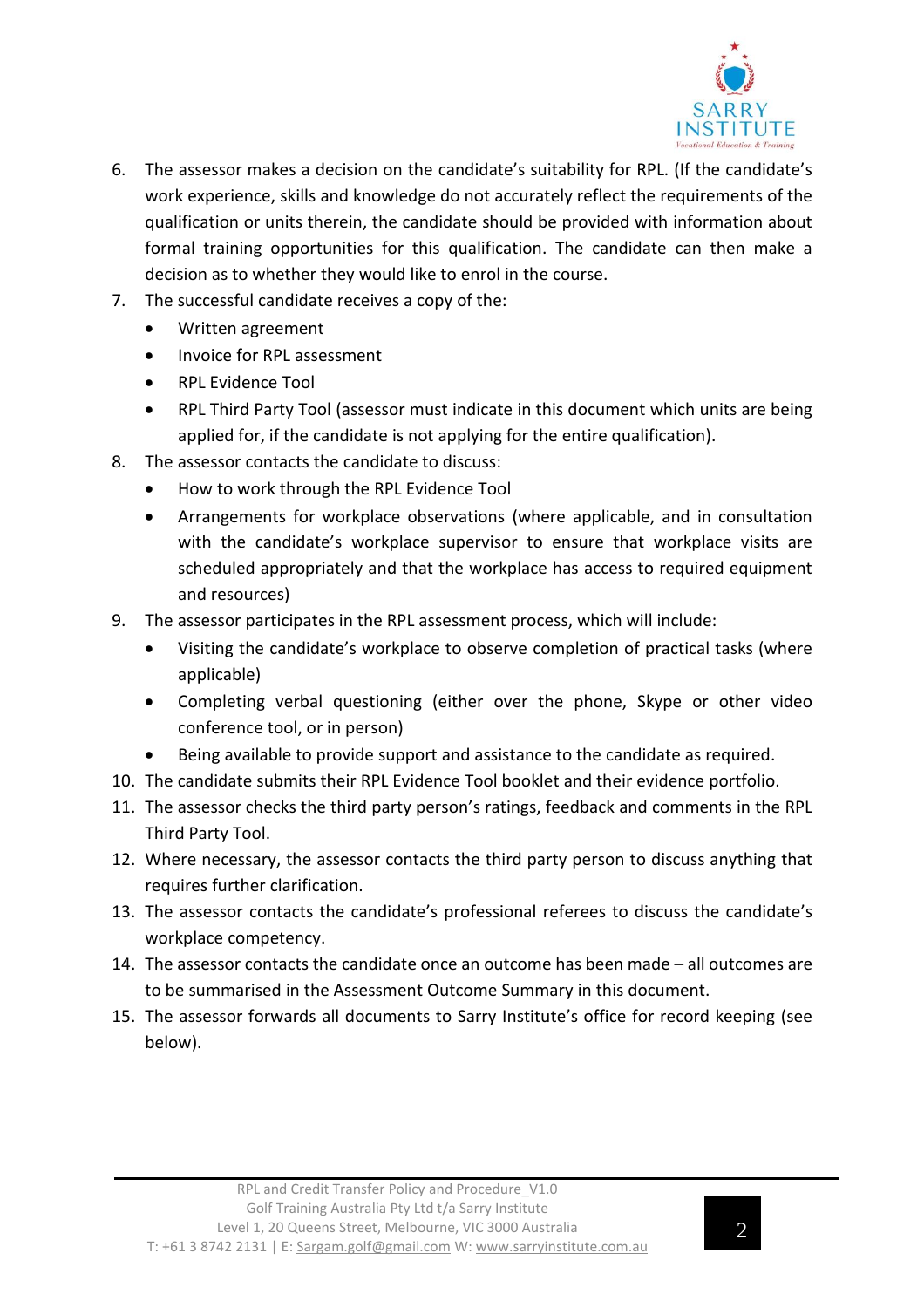

#### **RPL Gap training**

If training is required to achieve a full qualification (and the candidate wishes to gain the full qualification), the assessor must document a plan for meeting the training needs and make appropriate arrangements.

#### **RPL Tools**

The Academic Manager must submit records of interviews and assessment outcomes to the office after each conversation or meeting during the RPL process. On completion of assessment, the following items must be returned to the candidate's file for archiving:

- RPL Assessor Tool
- RPL Self-Assessment Tool
- RPL Evidence Tool and all evidence submitted
- RPL Third Party Tool.

#### **CT (Credit Transfer)**

- 1. Applicants for credit transfer must complete the Credit Transfer Application form, attach a copy of a Qualification, Statement of Results (academic transcript) or Statement of Attainment and submit the application to the RTO manager.
- 2. The RTO Manager must check the qualifications, Statement of Results (academic transcript) or Statement of Attainment, and grant credit transfers for identical units that have been identified as being completed at another Registered Provider.
- 3. The student and the RTO manager must sign the completed credit transfer record.
- 4. Granting of credit transfer must be recorded as a unit outcome in the student file/student management system.
- 5. After credit transfer is granted, a student's course schedule must be reviewed and any reductions in the scheduled attendance and the reasons for the reduction recorded and placed in the student file.
- 6. If possible, a full-time load for the student should be maintained by adjusting a student's course schedule and duration for completion of the course.
- 7. Any course duration reduction as a result of Credit Transfer granted to students must be indicated on:
	- Confirmation of Enrolment, if granted prior to the issue of a Visa, or
	- PRISMS, if granted after the issue of a Visa.
- 8. The following document must be placed in the student file:
	- Verified copies of qualifications